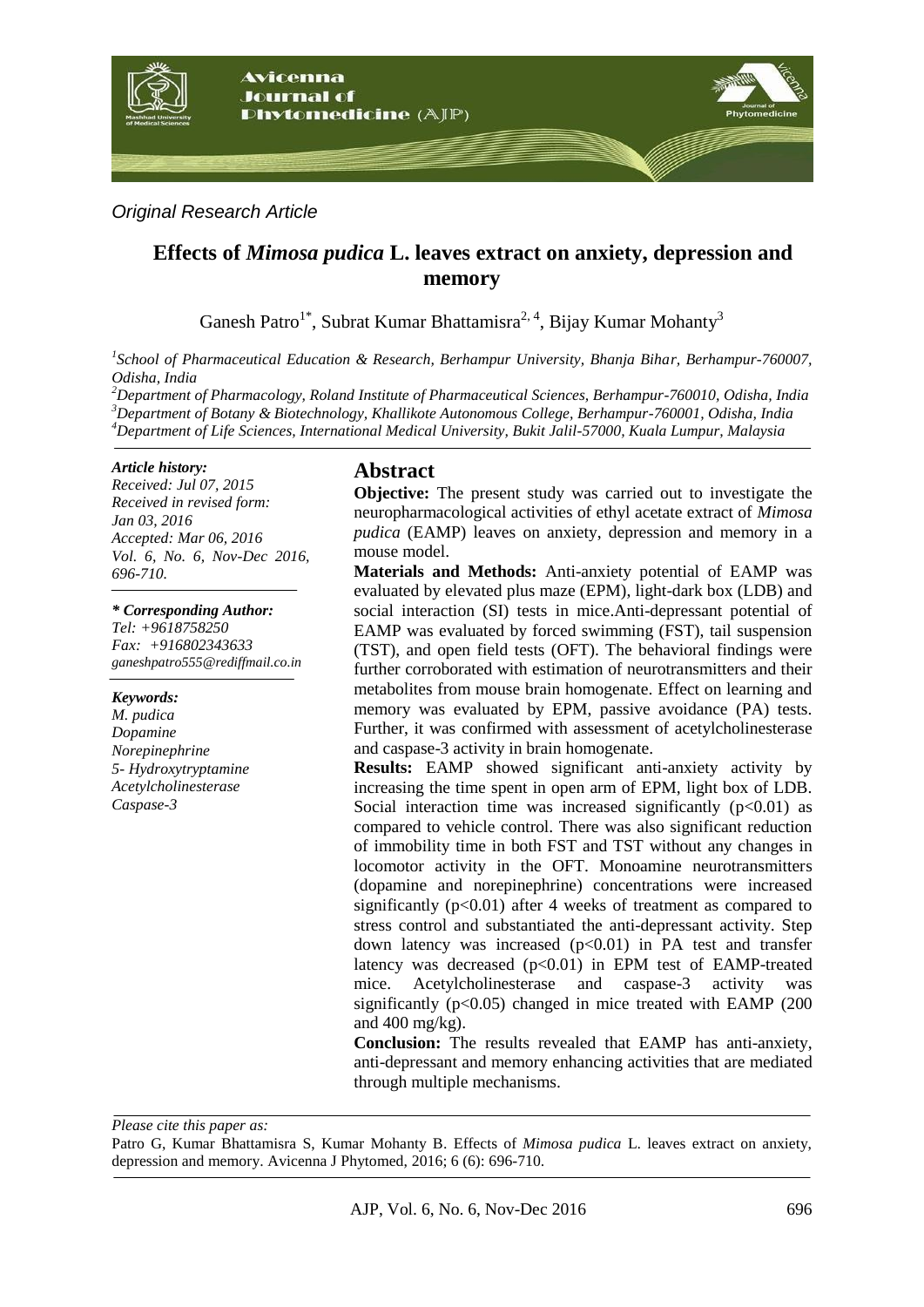# **Introduction**

Anxiety and its related disorders in individuals with or without dementia are the most common human brain disorders. It is associated with an unpleasant state of tension, apprehension, nighttime awakenings and poorer neuropsychological performance. Depression is one of the most prevalent and life-time threatening forms of mental illnesses (Lucian et al., 2015). It is a common mood disorder which is associated with loss of interest or pleasure, feelings of guilt or low self-worth, disturbed sleep or appetite, and low energy and affects nearly 17% of the world population and imposes a substantial health burden on societies (Nemeroff, 2007). According to the WHO, it may become the second cause of illnessinduced disability by the year 2020. The monoamine hypothesis suggests that the major neurochemical process in depression is alterations in monoaminergic systems. Effective antidepressant treatments normalize the disturbed monoaminergic systems which are assumed to be responsible for the clinical features of depression (Zheng et al., 2013). Recent studies have highlighted a strong relationship between depression and dementia. An epidemiological survey revealed that dementia or memory loss is a major hidden problem in Indian populations (Shaji et al., 2002). The rate of dementia increases exponentially with increasing age and this aging process in mammals is associated with a slow decline of sensory and motor performances in the brain. The decline in sensory and motor performance has been attributed to the oxidative damage to lipids, proteins, nucleic acids and imbalance of various neurotransmitter levels due to oxidative stress. Therefore, various antioxidant supplements and flavonoidal components might be beneficial for preserving brain functions and forestalling the age-related deficits (Sahoo et al., 2014).

*Mimosa pudica* L. (Family Mimosaceae) is locally known as lajwanti or chuimui in Hindi and is native of Central America, Tanzania, South Asia, East Asia and many pacific Islands (Baby et al., 2013). The roots and leaves of this plant have been commonly used by tribal people for headache, migraine, dysentery, fever, piles, insomnia, epilepsy, etc (Joy et al., 2001; Merlin and Narsimhan, 2009). Also this plant was used as bitter, astringent, acrid, cooling vulnerary, febrifuge, alexipharmic, diuretic, emetic and tonic (Vaidyaratanam, 2001). In traditional healthcare system, it has been used in the treatment of alopecia, diarrhea, constipation, leprosy, dysentery, insomnia, tumor, blood disorders and various urogenital infections (Chatterjee and Prakash, 2000). Various medicinal and biological properties of this plant antidiabetic, anti-hepatotoxic, antioxidant, anti-asthmatic, aphrodisiac, sedative and wound healing activities were reported (Sivarajan and Balachandran, 2002). Phytochemical studies revealed the presence of alkaloids, amino acid, flavonoids glycosides, sterols, terpenoids, tannins and fatty acids in this plant (Tamilarasi and Ananthi, 2012; Hafsa et al., 2012). However, until today, there were no reports on neuropharmacological effects of this plant. Hence, the present work was designed to evaluate the antianxiety, anti-depressant and memory enhancing effects of ethyl acetate extract of *M. pudica* leaves in mice.

## **Materials and Methods Drugs and chemicals**

Fluoxetine hydrochloride, 5, 5‑dithiobis‑2‑nitrobenzoic acid (DTNB), acetylcholine iodide, acetyl-Asp-Glu-Val-Asp-p‑nitroanilide, sodium dihydrogen phosphate were procured from Hi‑Media, India. Diazepam hydrochloride (Ranbaxy Laboratories, India) and piracetam (Vetranal, Sigma-Aldrich, USA) were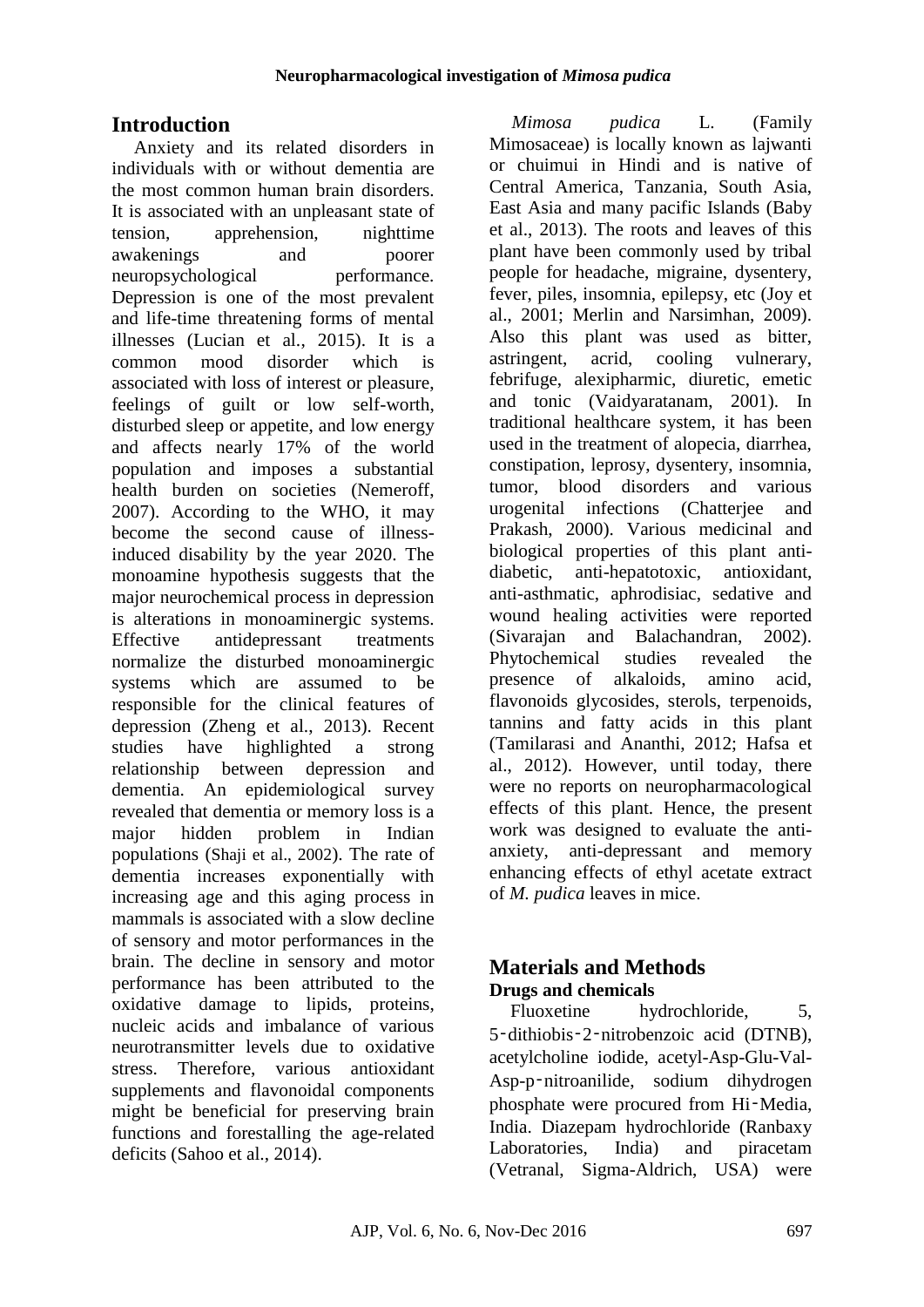procured. All other chemicals used in this study were of analytical grade.

#### **Plant material and preparation of the extract**

The leaves of *M. pudica* were collected during the month of November from district Ganjam, Odisha, India. The plant material was authenticated by Dr. B. K. Mohanty (Professor), Department of Botany, K. K. Autonomous College, Berhampur, Ganjam, Odisha (Voucher specimen No- G/3094/2012). The collected leaves of *M. pudica* were washed under running tap water, air-dried and crushed to moderately coarse powder. The powdered leaves (approx. 200 g) were defatted using petroleum ether and then, packed in Soxhlet apparatus for extraction with ethyl acetate at room temperature. After 72 hr of complete extraction, the solvent was removed by distillation and the concentrated extract was dried under reduced pressure at 40  $^{\circ}$ C in rotary evaporator. A thick semisolid brown paste was obtained and stored in desiccators at room temperature. The extraction yeild was found to be 8.41%.

### **Experimental animals**

Adult Swiss albino mice (20-25 g) of either sex were obtained from Ghosh enterprises, Calcutta, India. They were housed at an ambient temperature of 25±1 °C and 45-55% relative humidity, in polypropylene cages with 12 hr/12 hr light/dark cycles. The animals had free access to standard food pellets (Rayan's biotechnologies Pvt. Ltd, Hyderabad, India) and water, *ad libitum*. All the experimental protocols were conducted based on the permission of Institutional Animal Ethics Committee (IAEC) of Roland Institute of Pharmaceutical Sciences, Berhampur, India for the purpose of control and supervision of experiments on animal (CPCSEA). The IAEC has approved the experimental protocol (Approval no. 80; 23.03.2013) prior to the animal experimentation. We tried to minimize animals suffering and reduce the number of animals used in the experiments.

#### **Neuropharmacological investigation of ethyl acetate extracts of** *M. pudica* **(EAMP***)*

#### **Assessment for anti-anxiety activity: Animal grouping and drug treatment**

Swiss mice (25-30 g) were selected for this study and divided into five groups of six animals each. Group I served as vehicle control, Group II served as standard and received diazepam (1 mg/kg/p.o.) once daily for seven days, and Groups III, IV and V served as test group and received EAMP 100, 200 and 400 mg/kg/p.o., respectively once daily for seven days. The experiments were conducted 1 hr after the last drug treatment. The following tests were employed for the evaluation of anxiolytic activity and the animals were used only once in the test.

#### **Elevated plus maze test (EPMT)**

The plus maze apparatus consisted of two open arms, measuring  $16 \times 5$  cm, and two closed arms, measuring  $16 \times 5 \times 12$ cm, connected to a central platform  $(5 \times 5)$ cm). The maze was elevated to a height of 25 cm above the floor. Each mouse was placed individually at the center of elevated plus maze with its head facing toward an open arm and observed for 5 min to record the number of entries into open arm and closed arm and the time spent in each arm (Kulkarni, 1999; Bhattmisra et al., 2007). In EPM test, the percentage of time spent on the open arms was determined as follows: % time = 100  $\times$  seconds spent on open arms/total seconds (which was 300 sec equal to 5 min observation time).

### **Light-dark box test (LDBT)**

The apparatus consisted of a rectangular box (45  $\times$  27  $\times$  27 cm), partitioned into two compartments connected by a 7.5  $\times$ 7.5 cm opening in the wall between compartments. Each mouse was placed in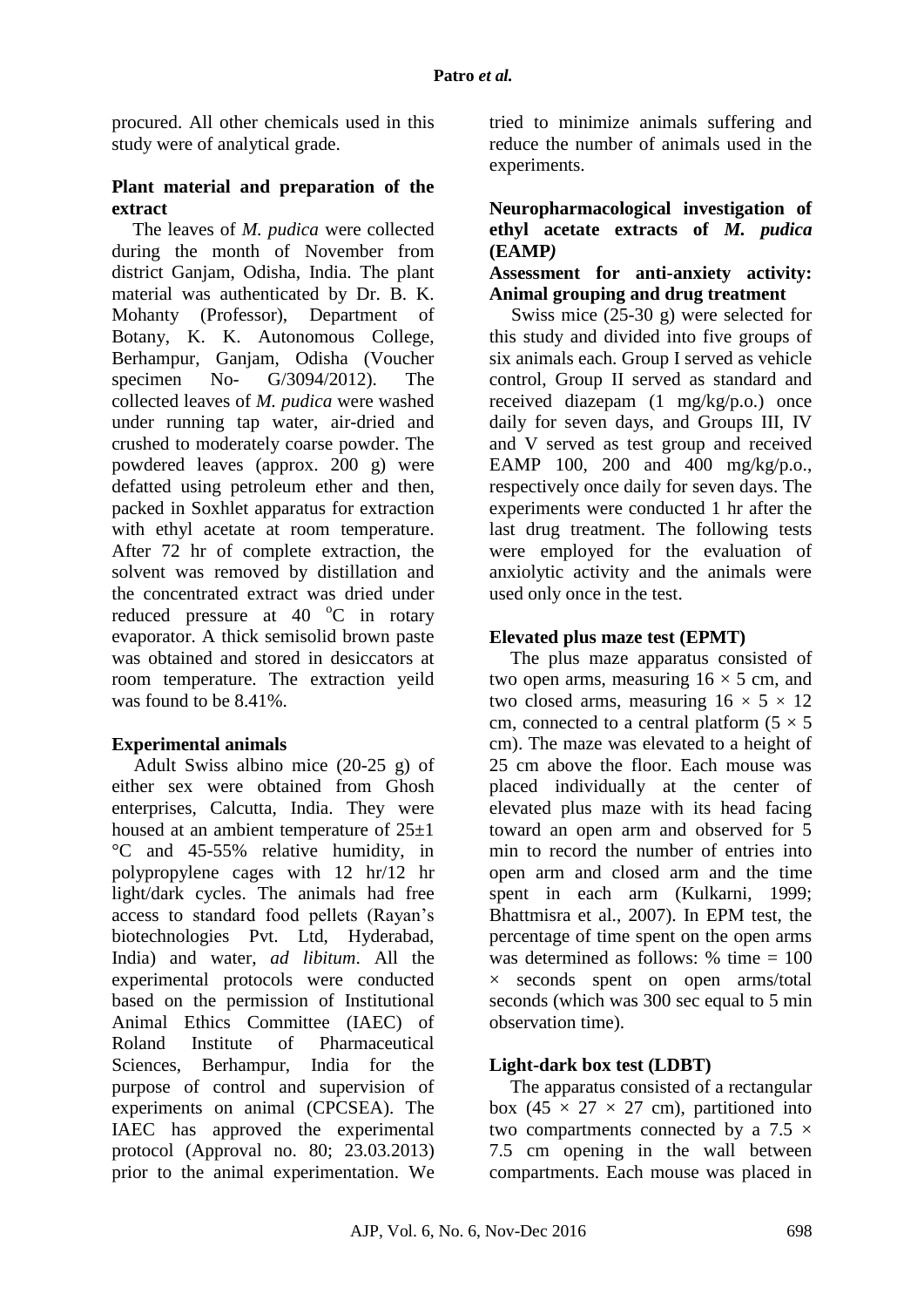the center of the light compartment and the time spent in open (white/light) compartment during 5 min observation was recorded (Crawley and Goodwin, 1980; File, 1996). The percentage of time spent in the light compartment was determined as follows:  $% = 100 \times seconds$ spent in light compartment/ total seconds (which was 300 sec equal to 5 min observation time).

#### **Social interaction test (SIT)**

The social interaction arena was an open topped box  $(22 \times 15 \times 12 \text{ cm})$ . Mice were isolated for 1 hr before the test. After introduction to the test arena, mice were observed for cumulative time spent in genital investigation, sniffing a partner, following, grooming, kicking, biting, wrestling, climbing over and under, neck licking and boxing (File, 1996).

#### **Assessment for anti-depressant activity Animal grouping and drug treatment**

Swiss mice (25-30 g) were divided into six groups of six animals each. Group I served as vehicle control, Groups II served as stress control and was exposed to stress induction only, Group III served as standard and received fluoxetine (5 mg/kg/p.o) once daily for 4 weeks with stress induction and Groups IV, V and VI served as test groups and received EAMP 100, 200 and 400 mg/kg/p.o., respectively once daily for 4 weeks with stress induction.

The stress was induced by following procedures i.e. tilting of cage (45° with 23hr: 1hr); empty water bottles (23hr: 1hr); food or water deprivation (23hr: 1hr); cold water swimming  $(4 \degree C)$  for 5 min); continuous overnight illumination (24 hr); intermittent illumination (light on and off every 2 hr); soiled cage (100 ml of water spilled onto the bedding (23 hr). Stressor methods were employed individually each day for 4 weeks. The following antidepressant models were conducted 1hr after the last drug treatment.

#### **Forced swimming test (FST)**

Mice were individually forced to swim in an open cylindrical container (diameter 10 cm and height 25 cm), with a water depth of 19 cm at  $25\pm1\textdegree C$ ; the total amount of time each animal remained immobile during a 6-min session was recorded (in seconds) as immobility time (Machado et al., 2009). Each mouse was considered immobile when it ceased struggling and remained floating motionless in the water, making only movements necessary to keep its head above water. A decrease in the duration of immobility is indicative of an anti-depressant like effect (Porsolt et al., 1977; Bhattmisra et al., 2008).

### **Tail suspension test (TST)**

The mice were individually suspended by the tail with a clamp (10 mm from the tail tip in a box  $(250 \times 250 \times 300 \text{ mm})$ with the head 50 mm from the bottom. Test was carried out in a dark room with minimal background noise. Each mouse was suspended for a total of 6 min, and the duration of immobility was recorded during the final 4 min interval of the test. Mice were considered immobile only when they hung passively and completely motionless. This test is a reliable and rapid screening method for anti-depressants including those affecting the serotonergic system (Steru et al., 1985; Bhattmisra et al., 2008).

### **Open field test (OFT)**

The mice were individually housed in a rectangular container made of dark polyethylene (40  $\times$  40  $\times$  25 cm) in a dimlighted room equipped with a video camera above the center of the floor and locomotor activity was measured (Kim et al., 2007). The animals were allowed to adapt for 1 hr in the container, and the distance they travelled was recorded during the last 10 min of a total 20 min test. The locomotor activity was measured in centimeters. The floor surface of each chamber was thoroughly cleaned with 70% ethanol between tests.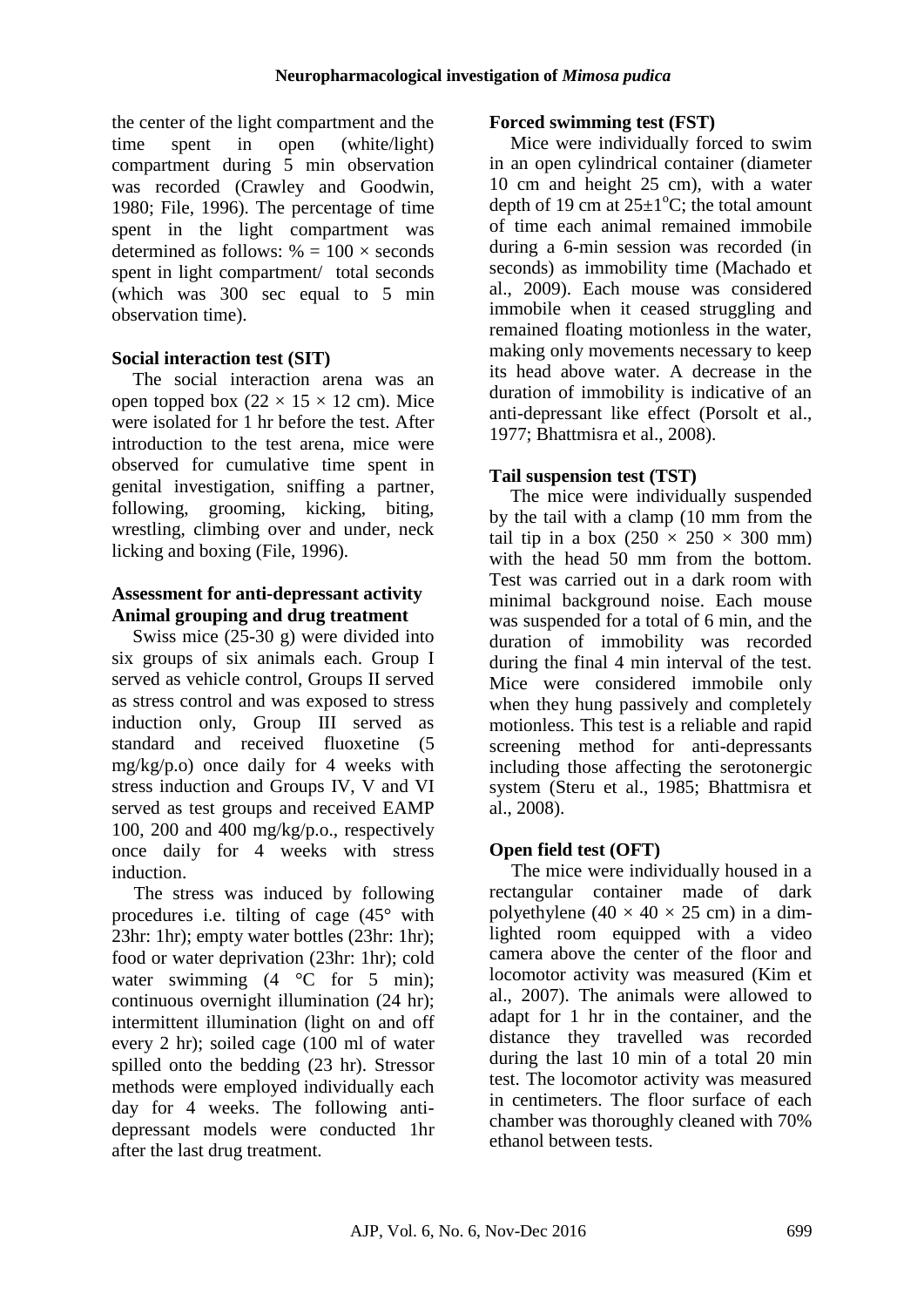#### **Determination of neurotransmitters and their metabolites from brain homogenate of mice Sample preparation**

Pretreated mice with stress for 4 weeks were used for the determination of neurotransmitters and their metabolites concentration in brain. The animals were sacrificed and the whole brain was carefully removed. The brain tissues were immediately placed on ice, transported in liquid nitrogen and frozen at -  $80^{\circ}$ C until biochemical analysis. The cerebral tissues were homogenized in ice cold methanol after being precisely weighed. One milliliter of homogenate was pipette into 1.5 ml conical plastic centrifuge tube and centrifuged at 14,000 rpm for 20 min at 4  $\rm{^oC}$ . Then, the supernatant was concentrated by nitrogen evaporator. The residue was then reconstituted with 300 ul deionized water and vortex-mixed for 10 sec. Then, 300 ml chloroform-isopropanol (100:30, v/v) was added. After, vortex-mixing for 2 min, the mixture was centrifuged at 3,000 rpm for another 5 min at  $4^{\circ}$ C. The upper aqueous layer was filtered through a 0.45 mm filter prior to use (Zheng et al., 2013; Haixia et al., 2009).

The UPLC-MS/MS system used in this analysis consisted of an acuity UPLC (Waters, Milford, MA) coupled to a quadrupole mass spectrometer. The column used was a pentafluorophenyl column  $(2.1 \times 150$  mm,  $1.9$  µm). The eluents used were aqueous 0.1% formic acid, acetonitrile and 0.1% formic acid. The flow rate was 0.3 ml/min, and the column oven temperature was kept at 30  $\rm{^{\circ}C}$ . The injection volume was 15 µl. The flow from the UPLC was directed to waste for the first minutes of the gradient to avoid contamination of the ion source by the salts of the Ringer's solution or the cerebrospinal fluid. A quadrupole mass spectrometer with an electrospray ion source was used in the quantitative analyses of the brain samples. Nitrogen was used as the nebulizer (40 psi), curtain (12 l/min, 350  $^{\circ}$ C), and collision gas. The fragmentor voltages and collision energies were optimized for each compound and the software (MassLynx V 4.1 software) was used for quantitative and qualitative data analysis. The compound-specific mass<br>spectrometric parameters had been spectrometric parameters had been optimized earlier (Uutela et al., 2009). The positive and negative ion ESI mass spectra showed abundant  $[M+H]$ <sup>+</sup> and [M-H] ions, which were chosen for the precursor ions. The identification of the neurotransmitters and their metabolites was based on the comparison of the retention times and relative abundances of each analyte between the reference standards diluted in Ringer's solution and the authentic samples. The samples were analyzed in two runs using the same chromatographic gradient but monitoring different transitions in order to maximize sensitivity and selectivity.

#### **Assessment of memory activity Animal grouping**

Healthy male Swiss mice were selected and divided into five groups of six mice each. Group I served as vehicle control, Group II was treated with standard drug (Piracetam 400 mg/kg/i.p.) and Groups III, IV, and V were administered with EAMP 100, 200 and 400 mg/kg/p.o., respectively which were administered daily for 15 days. The following tests were employed for the evaluation of memory activity, 1 hr after the administration of the extract and the animals were used once for each test.

### **Elevated plus maze (EPM) test**

The apparatus consisted of two open arms ( $16 \times 5$  cm) and two closed arms ( $16$ )  $\times$  5  $\times$  12 cm) that extended from a common central platform  $(5 \times 5 \text{ cm})$ . The entire maze was elevated to a height of 25 cm above the floor level. After the 15th day of drug treatment, each mouse was placed at the end of an open arm, facing away from the central platform. Transfer latency (TL) was recorded for each group and compared to control group. TL was the time (in seconds) spent by the animals to move from the open arm into any one of the covered arms with all its four legs. The reduction in TL value of retention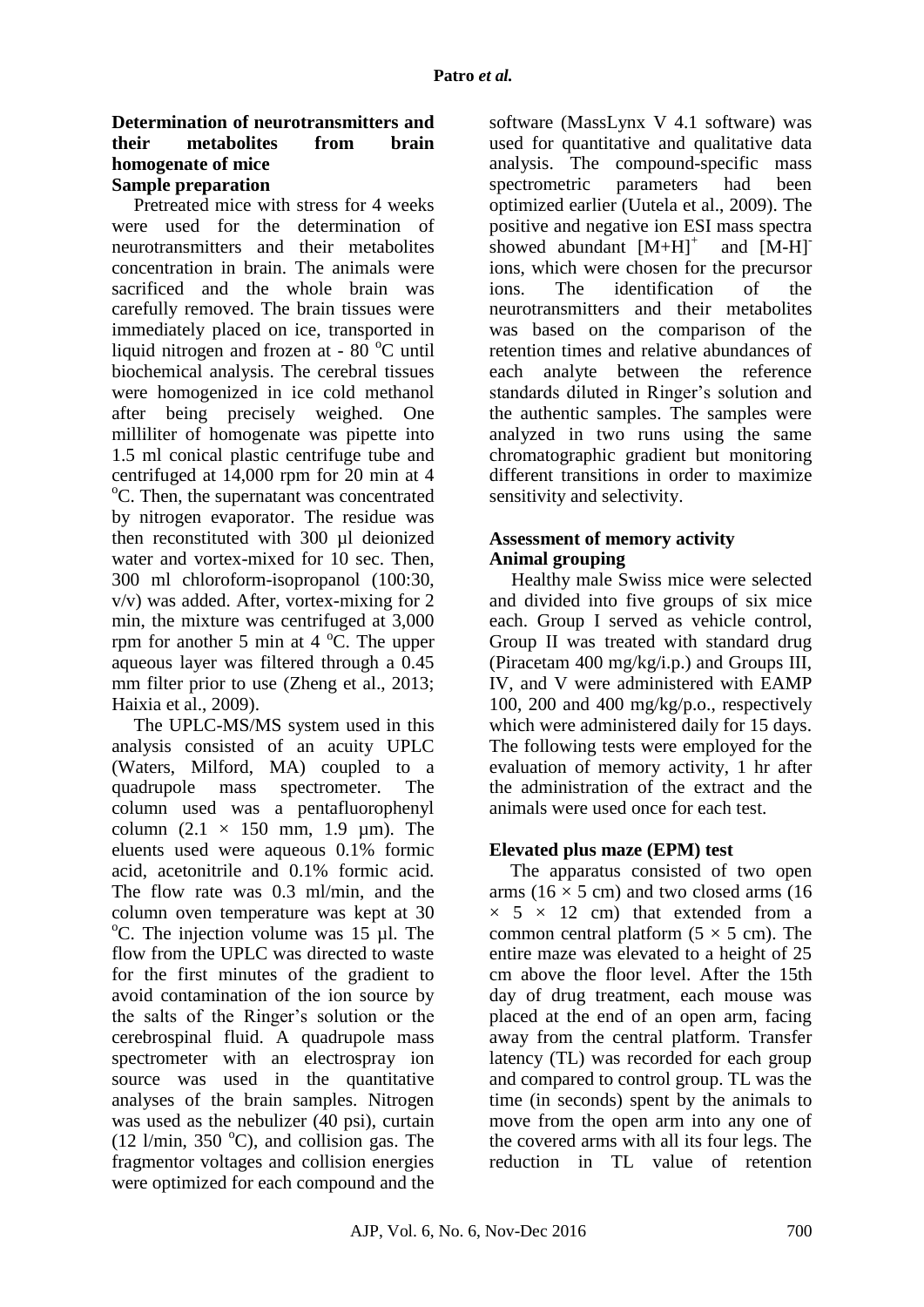indicated improvement in memory (Bhattamisra et al., 2012).

#### **Passive avoidance (PA) test**

The apparatus consists of a box  $(27 \times$  $27 \times 27$  cm) having three walls of wood and one walls of plexiglass, featuring a grid floor (made up of 3 mm stainless steel rods set 8 mm apart), with a wooden platform  $(10 \times 7 \times 1.7$  cm) in the center of the grid floor. The box was illuminated with a 15 W bulb during the experimental period. Electric shock (20 V, A.C.) was delivered to the grid floor. Training (i.e. 15th day of drug treatment) was carried out in two similar sessions. Each mouse was placed on the center of the grid floor. When the mouse stepped down with all paws on grid floor, shocks were delivered for 15 sec and the step–down latency (SDL) was measured. SDL was recorded after 15th day of drug treatment for each treated group and compared to control group as passive avoidance behavior for each trial (Bhattamisra et al., 2012).

### **Collection of brain sample**

After the 15th day of administration, the animals of all groups were sacrificed by cervical decapitation under light anesthesia, 90 min after the last dose. The whole brain (without the cerebellum) was removed carefully from the skull and transferred to a glass homogenizer. The fresh whole brain was homogenized in an ice bath with 10 volumes of normal saline injection. The homogenate was centrifuged at  $3,000$  rpm for 10 min at 4 °C and the pellets were re-extracted with an equal volume of 30 mM  $Na<sub>2</sub>HPO<sub>4</sub>$ , pH 7.6, containing 1% Triton X‑100 and the suspensions were centrifuged at 10,000 rpm for 2 hr at  $4 \degree$ C. The resultant supernatant was used for the estimation of brain cholinesterase activity, and the pellet for caspase-3 activity. For estimation of cholinesterase and caspase‑3 activity, acetylthiocholine iodide and acetyl-Asp-Glu-Val-Asp-p‑nitroanilide (Ac-DEVD-pNA) were taken as substrates, respectively by colorimeter. The AChE

activity was expressed as mmol/min/g of tissue protein whereas caspase‑3 was expressed as nmol/h/mg of protein (Sahoo et al., 2014).

## **Statistical analysis**

The values were expressed as Mean  $\pm$ SEM. Statistical analysis was done by oneway ANOVA followed by Dunnett's multiple comparison test vs. control. A p<0.05 and p<0.01 were considered statistically significant.

## **Results**

#### **Effect of EAMP on anxiolytic models of EPMT, LDBT and SIT in mice**

In EPMT, all the doses of EAMP significantly ( $p < 0.01$ ) increased the time spent in the open arm as compared to vehicle control. But, EAMP 200 and 400 mg/kg had no significant effect on number of entries into the open arm where as EAMP 400 mg/kg was able to cause significant  $(p<0.01)$ change as compared to vehicle control. Similarly in LDBT, significant  $(p<0.01)$ increase in the time spent in light compartment was seen with all doses of EAMP as compared to vehicle control. In SIT, EAMP 200 and 400 mg/kg significantly increased the time spent in social interaction as compared to vehicle control. No significant effects were observed at 100 mg/kg of the plant extract of EAMP. All the doses of EAMP showed dose-dependent anxiolytic effect against EPMT, LDBT and SIT as shown in Figure 1.

#### **Effect of EAMP on FST, TST, OFT and brain transmitter in stress-induced mice**

Immobility time in FST and TST was significantly  $(p<0.05)$  reduced after treatment with EAMP (100, 200 and 400  $mg/kg$ ) and fluoxetine (5 mg/kg) as compared to stress control group (Figure 2). In open field test, the movement distance and movement time of EAMP were increased significantly  $(p<0.05)$  as compared to stress control group. The results are mentioned in Table 1.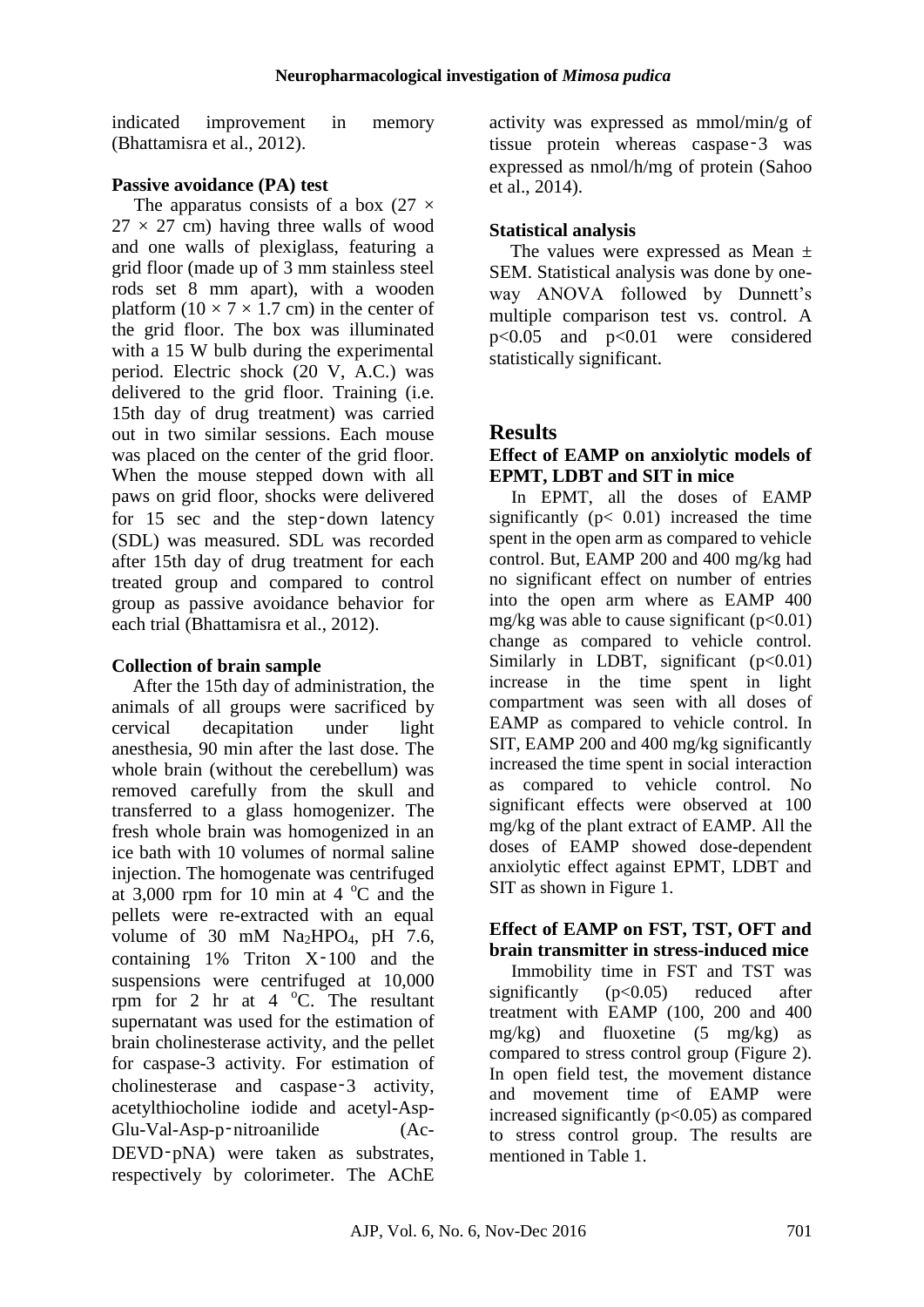The content of catecholamines from the brain homogenate after 4 weeks treatment is shown in Figure 3. The levels of DA, NE, 5-HT and their metabolites in mice brains with stress-induced depression group were reduced significantly (p**<**0.01, p**<**0.05) as compared to the vehicle control group. After 4 weeks of treatment with fluoxetine (5 mg/kg/p.o), DA, NE, 5-HT and their metabolite levels were markedly (p**<**0.01, p**<**0.05) increased as compared to the stress-induced control group. EAMP (400 mg/kg) significantly (p**<**0.01) increased NE and DA and its metabolites (DOPAC, HVA levels), but 5-HT and its metabolites (5-HIAA) levels were unchanged after 4 weeks of treatment.

Table 1. Effect of EAMP on the movement distance and movement time in open field test in mice

| Treatment                  | <b>Movement distance</b> | Movement time       |
|----------------------------|--------------------------|---------------------|
|                            | (cm)                     | (sec)               |
| Vehicle control            | $2133.14 \pm 12.32$      | $139.09 \pm 7.86$   |
| Stress control             | $900.53 + 14.65$         | 56.18+4.32          |
| <b>Stress + Fluoxetine</b> | $2008.45 + 21.42**$      | $127.72 \pm 8.99**$ |
| $(5 \text{ mg/kg})$        |                          |                     |
| $Stress + EAMP$            | $1653.84 + 18.52**$      | $98.21 + 6.46**$    |
| $(100 \text{ mg/kg})$      |                          |                     |
| <b>Stress +EAMP</b>        | $1715.92 \pm 13.49**$    | 111.33+4.23**       |
| $(200 \text{ mg/kg})$      |                          |                     |
| $Stress + EAMP$            | 1999.71+19.23**          | $125.54 + 8.41**$   |
| $(400 \text{ mg/kg})$      |                          |                     |

EAMP (100, 200 and 400mg/kg, p.o.) and fluoxetine (5 mg/kg/p.o) were administered once daily for 4 weeks following stress induction. Each value represented Mean  $\pm$  SEM of six mice. The data was analyzed using one way ANOVA followed by Dunnett's test.  $**$  p < 0.01 shows significant difference as compared to stress control group.



Figure 1. Effect of EAMP on anxiety models of EPMT, LDBT and SIT in mice. EAMP (100, 200 and 400 mg/kg, p.o.) and diazepam (1 mg/kg, p.o.) were administered once daily for 7 days. Each value represented Mean  $\pm$  SEM of six mice. The data were analyzed using one way ANOVA followed by Dunnett's test. \*\* p< 0.01 shows significant difference as compared to vehicle control group.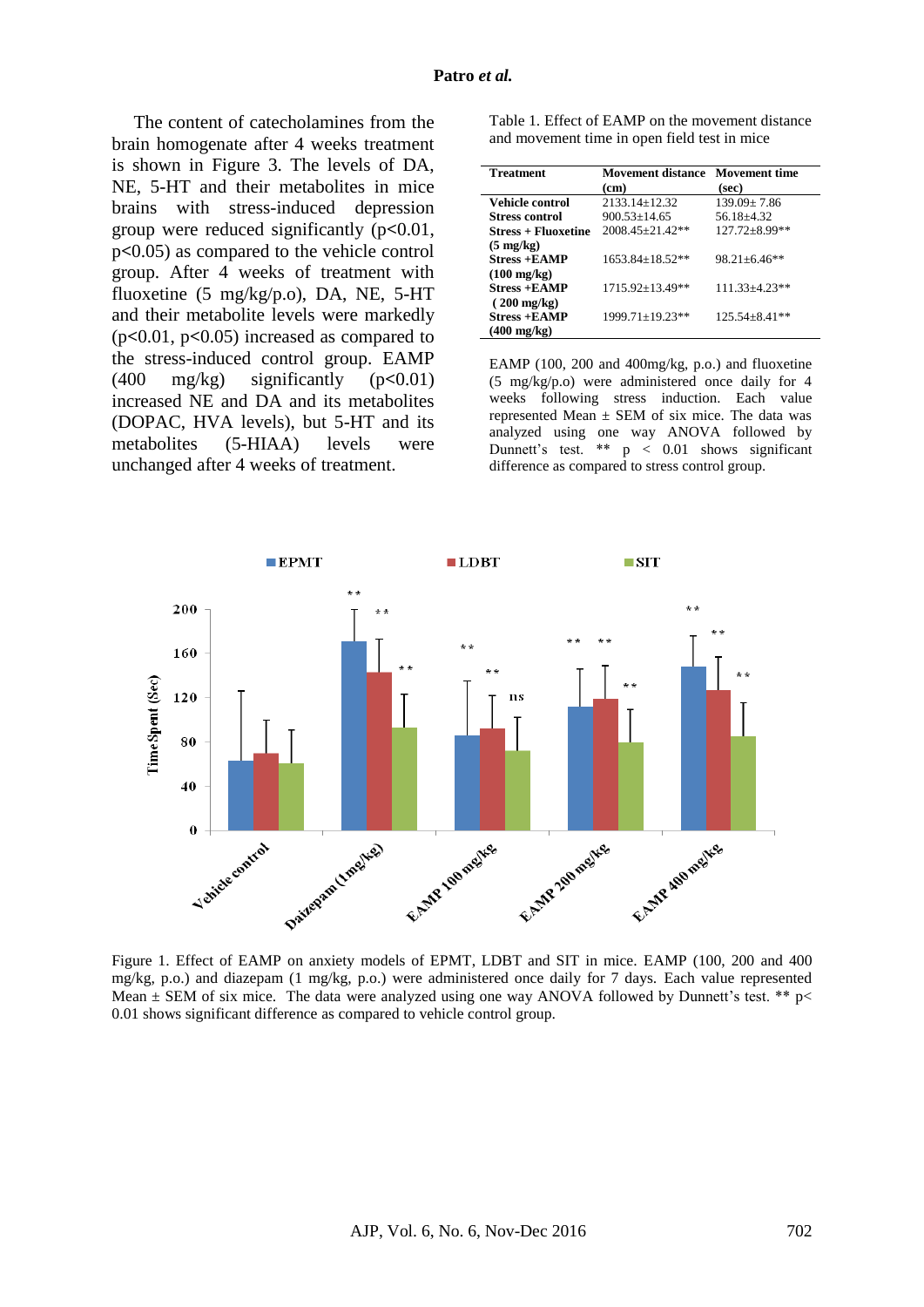#### **Neuropharmacological investigation of** *Mimosa pudica*



(100, 200 and 400 mg/kg, p.o.) and fluoxetine (5 mg/kg/p.o) were administered once daily for 4 weeks following stress induction. Each value represented Mean  $\pm$  SEM of six mice. \*\* p <0.01 shows significant difference as compared to stress control by one way ANOVA followed by Dunnett's test.



NE: Noradrenaline, DA: Dopamine, 5-HT: Serotonin, HVA: Homovanilic acid, DOPAC: Dopa carboxylase and 5-HIAA: 5- hydroxyl indole acetic acid. EAMP (100, 200 and 400mg/kg, p.o.) and fluoxetine (5 mg/kg/p.o) were administered once daily for 4 weeks following stress induction. Each value representss Mean  $\pm$  SEM of six mice. \$\$p<0.01 and \$p<0.05 show significant difference as compared to the stress control. ns: Not significant.

#### **Effect of EAMP on TL, SDL and brain enzymes activity in mice**

The EAMP 400 mg/kg significantly (p**<** 0.05) decreased transfer latency after  $15<sup>th</sup>$ day of treatment in mice whereas, EAMP 100 and 200 mg/kg did not exhibit significant effect on transfer latency (TL) as compared to vehicle control (Figure 4). There is a significant (p**<** 0.01) decrease in step down latency (SDL) at all the doses of EAMP along with standard group and all the doses of EAMP showed a dosedependent memory enhancing effect as compared to control (Figure 4). EAMP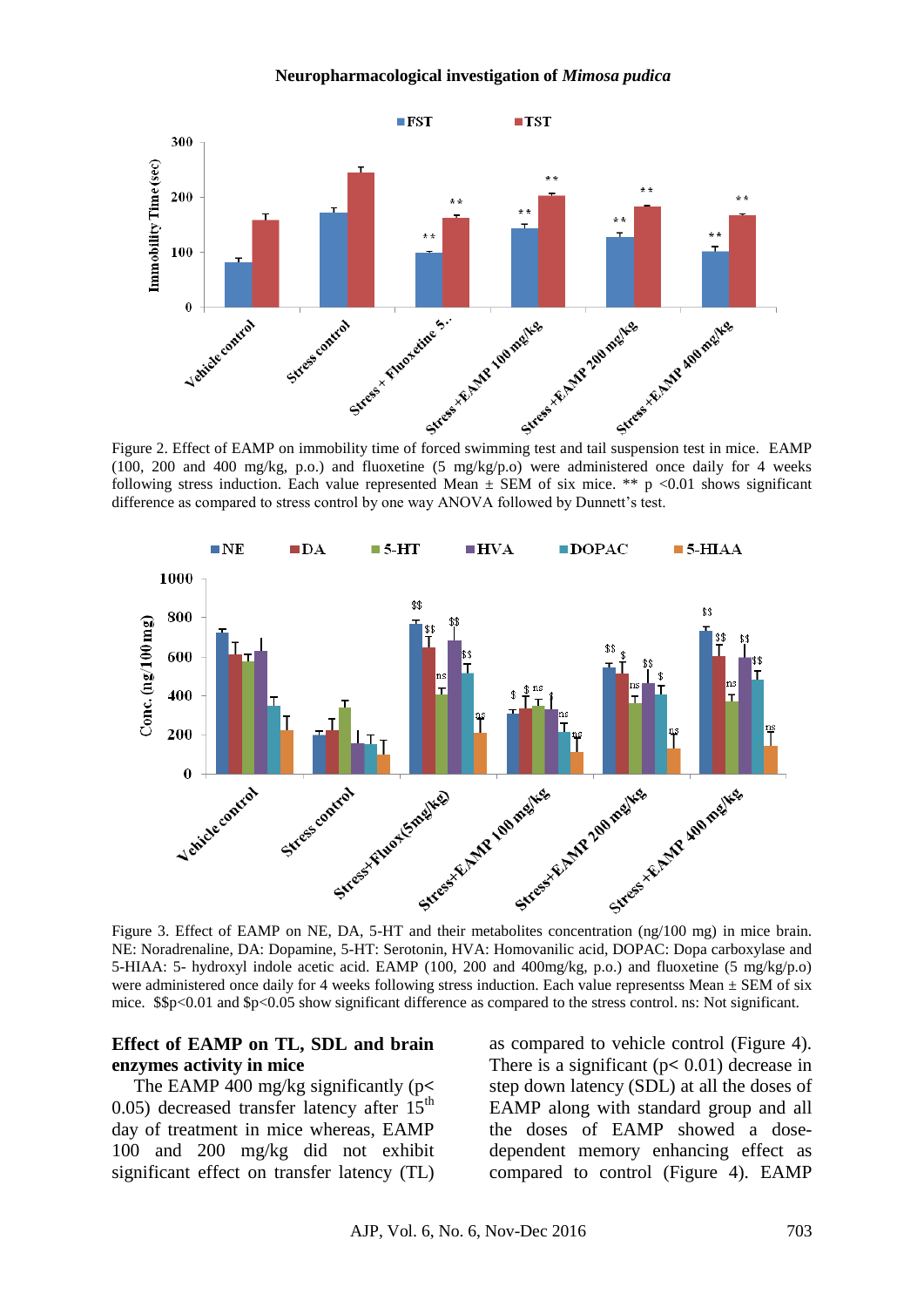(200 and 400 mg/kg) and piracetam (400 mg/kg) as the standard, showed remarkable reduction in brain cholinesterase activity in mice, as compared to control group as shown in Table 2. But, EAMP (400 mg/kg, p.o.) showed a more marked  $(p<0.01)$  reduction of brain cholinesterase activity in mice after 15th day of treatment. Caspase-3 activity in brain homogenate was significantly  $(p<0.05)$  augmented in EAMP 200 mg/kg and  $p < 0.01$  in EAMP 400 mg/kg and piracetam 400 mg/kg treatment. The result is illustrated in Table 2.

Table 2. Effect of EAMP on cholinesterase and caspase‑3 level in brain homogenate of mice

| <b>Treatment</b>     | <b>Cholinesterase</b><br>(mmol/min/g) | Caspase-3<br>(nmol/h/mg) |
|----------------------|---------------------------------------|--------------------------|
| <b>Control</b>       | $29.13 + 2.17$                        | $43.21 + 2.47$           |
| Piracetam (400mg/kg) | $17.91 + 1.76$ **                     | $64.19 + 3.17**$         |
| EAMP(100mg/kg)       | $25.28 + 1.52$ ns                     | $48.83 + 2.59$ ns        |
| EAMP(200mg/kg)       | $21.72 + 2.81*$                       | $55.45 \pm 1.45*$        |
| EAMP(400mg/kg)       | $19.43 + 1.18**$                      | $61.28 \pm 3.11**$       |

EAMP (100, 200 and 400mg/kg, p.o.) and piracetam (400 mg/kg/i.p.) were administered once daily for 15 days. Each value representss Mean  $\pm$ SEM of six mice. The data was analyzed using one way ANOVA followed by Dunnett's test. \*\*  $p<0.01$  and \*  $p<0.05$  show significant difference as compared to control group. ns: Not significant.



400mg/kg, p.o.) and piracetam (400 mg/kg/i.p.) were administered once daily for 15 days. Each value represents Mean  $\pm$  SEM of six mice. The data was analyzed using one way ANOVA followed by Dunnett's test. \*\*  $p$ <0.01 and \* p<0.05 show significant difference as compared to vehicle control group. ns: Not significant.

#### **Discussion**

Anxiety disorders are cognitive dysfunction associated psychopathologies that are almost inevitably encountered in many medical and surgical conditions. Currently available psychoactive drugs, mainly anxiolytics and anti-depressants do not often properly meet the therapeutic demands of patients suffering comorbid psychiatric conditions, and the drawbacks of such drugs in terms of unwanted side effects, incredible benefits and moderate costs (Gireesh et al., 2013). So, herbal

plants are good sources to find new remedies for these disorders. In the search for an alternative, more specific and perhaps cost effective therapy, research has been conducted to investigate natural anxiolytic drugs as well as new antidepressant principles. The elevated plus maze is considered to be an etiologically valid animal model of anxiety because it uses natural stimuli viz. fear of a novel open space and fear of balancing on a relatively narrow, raised platform that can induce anxiety in humans (Grundmann et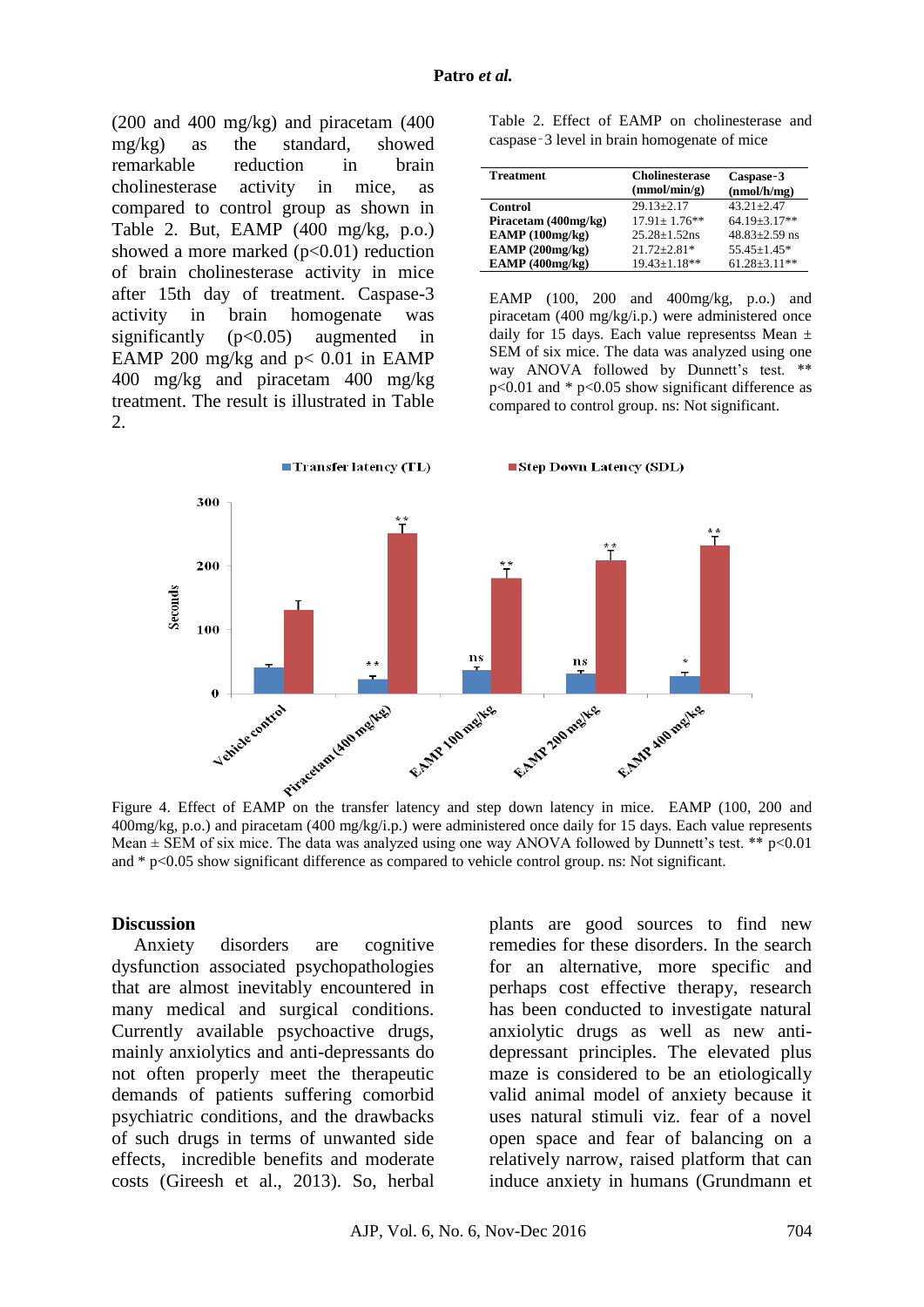al., 2007). The ratio of open/closed area entries and the time spent reflect a specific effect on anxiety. In the present study, oral administration of EAMP (100, 200 and 400 mg/kg) exhibited an anxiolytic-like effect in mice, since it increased the number of entries and the time spent on open arms and decreased the time spent in closed arms in the EPM test. In agreement with previously published reports, diazepam increased the percentage of time spent on open arms and the number of entries into the open arms (Tokumo et al., 2006). The social interaction test and light/dark box of anxiety were developed to provide an ethologically-based test which are sensitive to both anxiolytic and anxiogenic effects. Generally speaking, an increase in social interaction is indicative of an anxiolytic effect, whereas a specific decrease in social interaction indicates an anxiogenic effect. This test provided a new approach to evaluate the neurobiological mechanisms underlying anxiety disorders (kumar et al., 2012). Light/dark box test is based on the innate aversion of rodents to brightly illuminated areas and on the spontaneous exploratory behavior of rodents in response to mild stressors (i.e. a novel environment and light).

It has been reported that simple measurement of the time spent in the light area, but not the number of transfers, is the most consistent and useful parameter for assessing an anxiolytic action (Wei et al., 2007). Mice treated with EAMP (100, 200 and 400 mg/kg) showed increase in the time spent in the light compartment and no changes in the numbers of shuttle crossings, confirming the effect on the main anxiolytic parameter. The observed anxiolytic effect of EAMP may be due to an agonistic effect on GABA/benzodiazepine receptor complex, an antagonistic effect on  $5-HT_{1B}$  receptors, or an agonistic activity on  $5-HT_{1A}$ receptors (Thippeswamy et al., 2011). EAMP possesses anxiolytic activity as similar to diazepam that acts via the GABA receptor complex, as flavonoids and diazepam are structurally similar. Flavonoids and alkaloids in many plant species used as folk medicine, exert anxiolytic activity (Elisabetsky and Costa-Campos, 2006; Poonam and Shradha, 2011). So, anxiolytic activity of EAMP may be due to the presence of flavonoids and alkaloids.

Mild stress is generally thought to be the most promising and valuable rodent model to study depression, as it mimics several human depressive symptoms and is more suitable for studying the neurobiological basis of depression (Willner et al., 1992). Therefore, in the present study, we investigated the antidepressant effects by inducing mild stress for 4 weeks in mice. Behavioral study plays an important role in the evaluation and development of antidepressant drugs. The tail suspension test and forced swimming test are widely used to detect and characterize the efficacy of new anti-depressant drugs along with their neurobiological mechanisms (Bourin et al., 2005). These animal models were based on the despair or helplessness behavior in some inescapable and confined space in animals and are sensitive to various antidepressant drugs. The present result confirmed that administration of EAMP  $(100, 200$  and  $400$  mg/kg) had a specific anti-depressant-like effect in both FST and TST in mice by significantly reducing the immobility time as compared to stress control and fluoxetine-treated group. Moreover, the anti-immobility effect produced by EAMP shared some pharmacological mechanisms with established anti-depressant drugs in this investigation and showed dose-dependent anti-depressant effect. Similar outcome were obtained in TST as EAMP (100, 200 and 400 mg/kg) significantly reduced the immobility time. These results indicate that EAMP has a dose-dependent antidepressant like effect that is comparable to established anti-depressant drugs. Hence, the anti-depressant action of EAMP is possibly mediated through one of the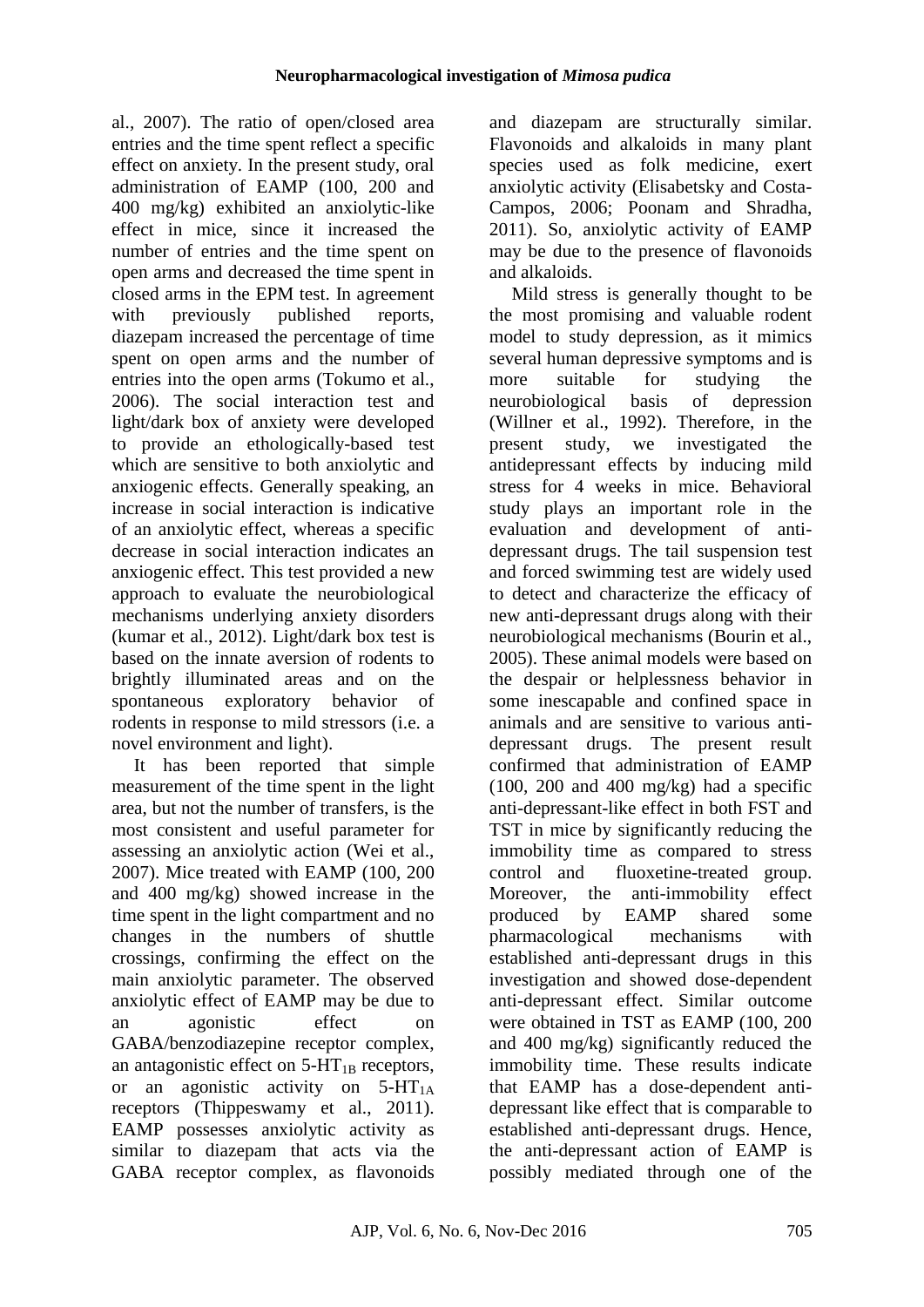mechanisms of anti-depressant agents that are effective in TST. Again, FST and TST increase the cortisol level of mice by altering hyperactivity (shalam et al., 2007). EAMP showed anti-depressant effect which was probably due to reduction of the corticosterone concentration in mice exposed to FST and TST. In fact, hyperkinesia also causes false positive effect in FST and TST by shortening the immobility time in both tests. Therefore, OFT was used to exclude these false effects that could be associated with hyperkinesia. The main difference between antidepressants and psycho-stimulants is that antidepressants do not increase general motor activity (Farah et al., 2011). In our study, repeated administration of EAMP did not increase locomotor activity at doses that produced an antidepressantlike effect, indicating that the specific actions of this extract on the behavioral model are predictive of anti-depressant activity. In addition, the antidepressant effect of EAMP was not influenced by changes in locomotor activity (i.e. by hypoactivity).

The neurochemical mechanism of depression is due to the impairment of monoaminergic functions (i.e. the decrease of serotonin, noradrenaline and dopamine levels). Anti-depressant drugs increase the availability of these monoamines at the synapse, which may promote longer term adaptive changes by modulating monoaminergic functions and initiating neurogenesis (Zheng et al., 2013). Using UPLC/MS analysis, the monoamine neurotransmitter system is decreased in stress-induced control group which may mediate the behavioral abnormalities (e.g. hypoactivity, hyponeophagia and anhedonia). The present study showed that treatment with EAMP (100, 200 and 400 mg/kg) reverses stress-induced decrease in NE and DA and its metabolites DOPAC and HVA levels significantly  $(p<0.05$ , p<0.01), but 5-HT and its metabolites 5- HIAA levels remained unchanged in comparison with the stress-induced control group. EAMP (400 mg/kg) showed similar antidepressant potential compared to fluoxetine (5 mg/kg) in behavioral tests. 5- HT system plays a major role in depression (Jans et al., 2007) but, our results demonstrated that there is no significant difference in the levels of 5-HT and 5-HIAA between the stress control and the drug-treated group. Here, the impairment of the serotonergic system in stress control may occur at other sites, but the concentration of 5-HT was not changed. In addition, brain-derived neurotrophic factor (BDNF) has potent neurotrophic factor of neuronal populations (noradrenergic, serotonergic, dopaminergic, cholinergic, and GABAergic neurons). BDNF is an important modulator of progenitor cell proliferation, differentiation and survival (Schmidt and Duman, 2007). On the other hand increased monoamine neurotransmission can also induce neuronal BDNF expression. Thus, it can be hypothesized that EAMP may exert antidepressant like activity by regulating the interaction between monoamine system and BDNF, thereby, modulating the neuronal survival, neuroplasticity and neurogenesis.

The relationship between dopaminergic system and depression was confirmed by the fact that anti-depressants act on the dopaminergic system. Common symptoms of depression such as anhedonia, dysphoria, and avolition may be caused by a functional deficit of dopaminergic transmission. Furthermore, reports suggest that severity of depression is inversely correlated with central nervous system dopamine metabolite levels (Zheng et al., 2013). These results indicate that an activation of dopamine  $D_1$  and  $D_2$ receptors are likely implicated in the antidepressant like effect of EAMP in the tail suspension test. It is possible that an activation of the dopaminergic system elicited by EAMP may be a mechanism underlying its anti-depressant like effect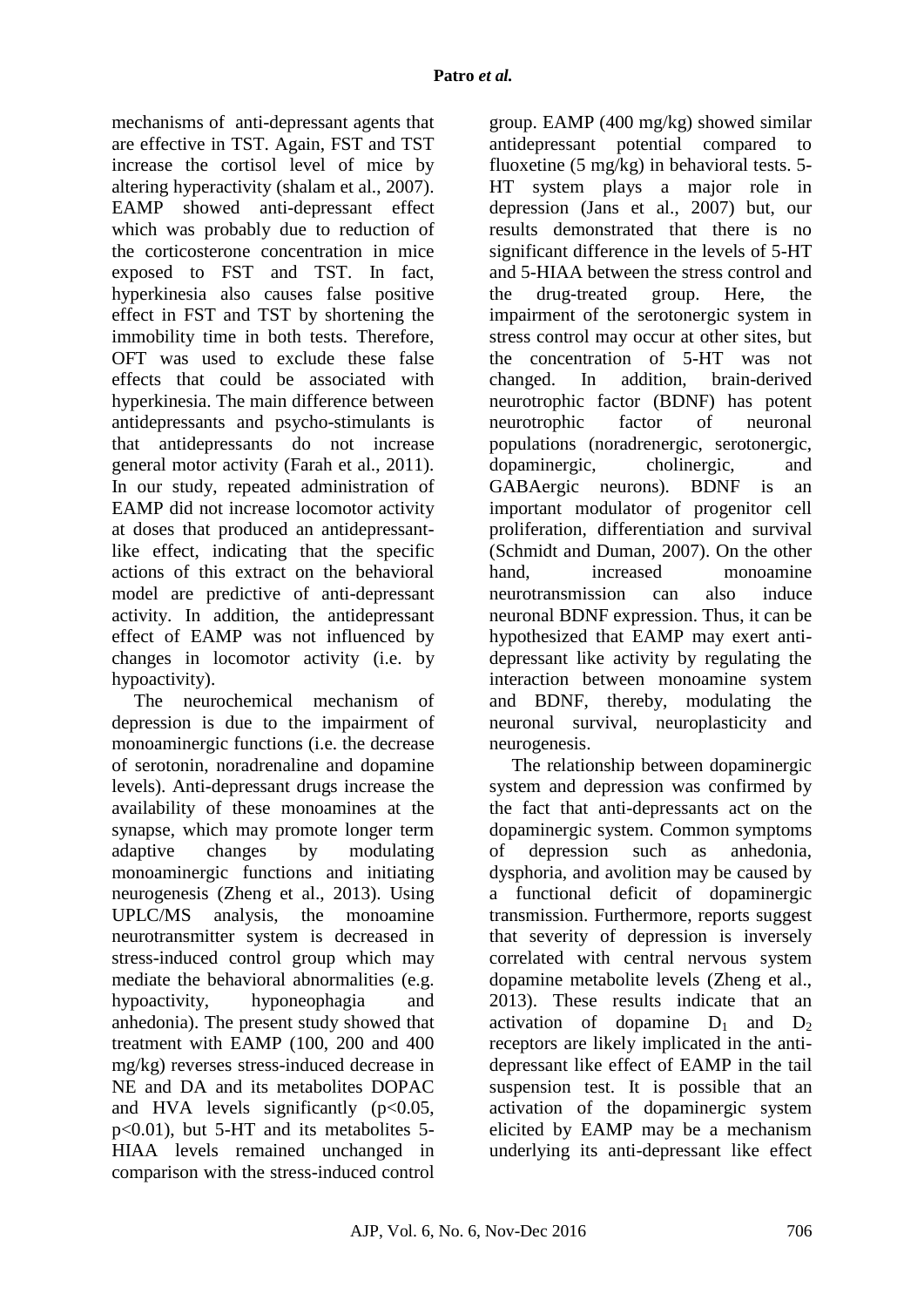that may be beneficial for the treatment of depression associated with anhedonia.

The beneficial effect of EAMP on memory performance in mice was assessed using elevated plus maze and passive avoidance task. In the present study, EAMP administration increased step down latency in passive avoidance task and decreased transfer latency in elevated plus maze test as compared to vehicle control. The observed behavioral results using elevated plus maze test and passive avoidance test showed that administration of EAMP 400 mg/kg for 15 days caused significantly higher results during acquisition and retention of memory as compared to control group. It does clearly indicate that oral administration of EAMP has enhanced learning and retrieval ability of previously acquired information providing additional support to the earlier reports. Aging is specially characterized by an impairment of cognitive function, including learning and memory. The regulation of memory function depends upon the levels of neurotransmitter such as acetylcholine (ACh), choline acetyltransferase (ChAT) and acetyl cholinesterase (AChE) which are critical components of Alzheimer's disease (Terry and Buccafusco, 2003). In addition, some studies have shown an indirect relationship between age-related changes in memory function and the cholinergic system after either brain lesions and/or administration of anti-cholinergic drugs in both human and animals (Darreh-Shori et al., 2006). AChE is an important regulatory enzyme that metabolizes acetylcholine to choline and acetyl-CoA, at brain cholinergic synapses as well as the neuromuscular junction (Lane et al., 2006). It is expected that decreased AChE activity may enhance cholinergic activity by raising ACh level within the CNS thereby improving cognitive functions in rats (Smith et al., 1996) and monkeys (Rupniak et al., 1997). Blockade of AChE results in an increased level of ACh at synapse and augmentation of cholinergic neurotransmission. Many

cholinergic agonists, reversible AChE inhibitors such as physostigmine, tacrine, donepezil and rivastigmine have been used as cognitive enhancers in the treatment of Alzheimer's disease and other dementia disorders (Lane et al., 2006). Pretreatment with EAMP (200 and 400 mg/kg) significantly attenuated AChE activity resulting in an increase in the basal level of acetylcholine in mice. Therefore, the present investigation indicates that EAMP might be responsible for maintaining learning and memory functions.

Recently, Dash et al. (2000) reported that caspase-3 plays an essential role in long-term memory. The differential expression of caspase family proteins during development and aging as well as differential subcellular localization in adult rats brain indicates that caspases may contribute to regulation of synaptic plasticity (Shimohama et al., 2001a,b). It has been demonstrated that treatment of rat hippocampal slices with a caspase-3 inhibitor led to decreases in the magnitude of long-term potentiation (Gulyaeva et al., 2003). In addition, administration of a caspase-3 inhibitor exhibited impairment of learning and memory processes both in water maze test and in acquisition of a conditioned active avoidance reflex (Dash et al., 2000; Stepanichev et al., 2005). Moreover, caspases maintaining normal long-term neuroplasticity through the possible involvement of calpastatin (endogenous calpain inhibitor), cytoskeletal proteins actin and fodrin ( spectrin), and components of signal transduction such as inositol-3-phosphane receptor, protein kinase  $\overline{C}$ ,  $\overline{Ca^{2+}}$ calmoduline kinases, focal adhesion kinase, Fyn (Src) tyrosine kinase, protein phosphatase  $2A$ , and phospholipase  $A_2$ (Gulyaeva, 2003; Gulyaeva et al., 2003). The caspase-3 level is mainly increased due to the presence of carotenoids and flavonoids (Papandereou et al., 2011). In our observation, EAMP 200 and 400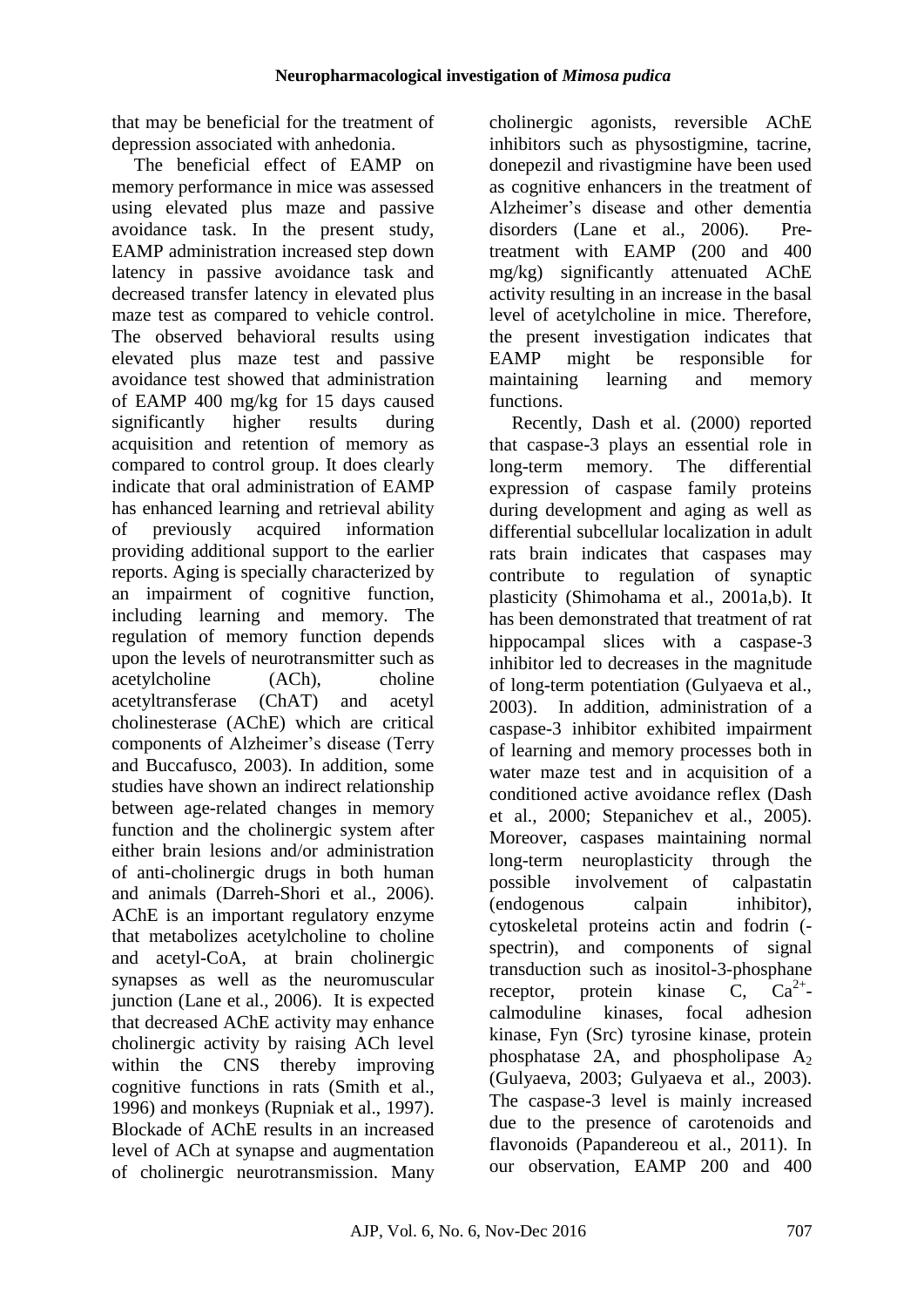mg/kg remarkably increased caspase-3 levels in mice brain, which may be due to the presence of these phytoconstituents. Dietary supplementation with polyphenols, carotenoids, flavonoids and fatty acids exerts beneficial effects not only through scavenging of free radicals, but also by modulating signal transduction, gene expression, and restoring optimal neuronal communication (Farooqui and Farooqui, 2009). A combination of antiinflammatory, antioxidant and neuroprotective activity and the presence of flavonoids and phenolic compounds could all lead to net improvement of memory activity (Sahoo et al., 2014).

The present investigation not only confirmed the beneficial effect of ethyl acetate extract of *M. pudica*, but also validated its effects on anxiety, dementia and depression-like symptoms. Moreover, our results demonstrated that ethyl acetate extract of *M. pudica* exerts potent antidepressant like effects in behaviors involve the normalization of neurochemical abnormalities in the monoamine neurotransmitter system. Behavioral effects on learning and memory were augmented by EAMP and it was established through attenuation of acetylcholinesterase activity and augmentation of aspase-3 activity. However, further studies are required for its putative role in neuroprotection and behavioral improvement.

#### **Acknowledgements**

We are grateful to the principal and management of Roland Institute of Pharmaceutical Sciences, Berhampur, Odisha, India for providing necessary research facility to carry out a part of this work. This research received no specific grant from any funding agency in the public, commercial, or not-for-profit sectors**.**

### **Conflict of interest**

There is no conflict of interests.

### **References**

- Baby J, Jency G, Jeevitha M. 2013. Pharmacology and Traditional Uses of Mimosa pudica. Int J Pharm Sci Drug Res, 5: 41-44.
- Bhattamisra SK, Khannab VK, Agrawal AK, Singh PN, Singh SK. 2008. Antidepressant activity of standardized extract of Marsilea minuta Linn. J Ethnopharmacol, 117: 51- 57.
- Bhattamisra SK, Singh PN, Singh SK, Kumar V. 2007. Anxiolytic activity of Marsilea minuta Linn. J Herb Med Toxicol, 1: 15- 20.
- Bhattamisra SK, Singh PN, Singh SK. 2012. Effect of standardized extract of Marsilea minuta on learning and memory performance in rat amnesic models. Pharm Biol, 50: 766-772.
- Bourin M, Chenu F, Ripoll N, David DJP. 2005. A proposal of decision tree to screen putative antidepressants using forced swim and tail suspension tests. Behav Brain Res, 164: 266-269.Chatterjee A, Prakash SC. 2000. The Treatise of Indian Medicinal Plants. Vol 2. pp. 65-66. Publications and Information Directorate, CSIR, New Delhi.
- Crawley J, Goodwin FK. 1980. Preliminary report of a simple animal behavior model for the anxiolytic effects of benzodiazepines. Pharmacol Biochem Behav, 13:167-170.
- Darreh-Shori T, Meurling L, Pettersson T, Hugosson K, Hellstrom-Lindahl E, Andreasen N, et al. 2006. Changes in the activity and protein levels of CSF acetylcholinesterases in relation to cognitive function of patients with mild Alzheimer's disease following chronic donepezil treatment. J Neural Transm, 113:1791–801.
- Dash PK, Blum S, Moore AN. 2000. Caspase activity plays an essential role in longterm memory. Neuroreport, 11:2811– 2816.
- Elisabetsky E, Costa-Campos L. 2006. The alkaloid alstonine: a review of its pharmacological properties. Evid-Based Comp Alt Med, 3: 39-48.
- Farah IN, Taufik HM, Moklas MAM, Sharida F, Raudzaha NAR, Shamima AR, et al. 2011. Antidepressant-like effect of mitragynine isolated from Mitragyna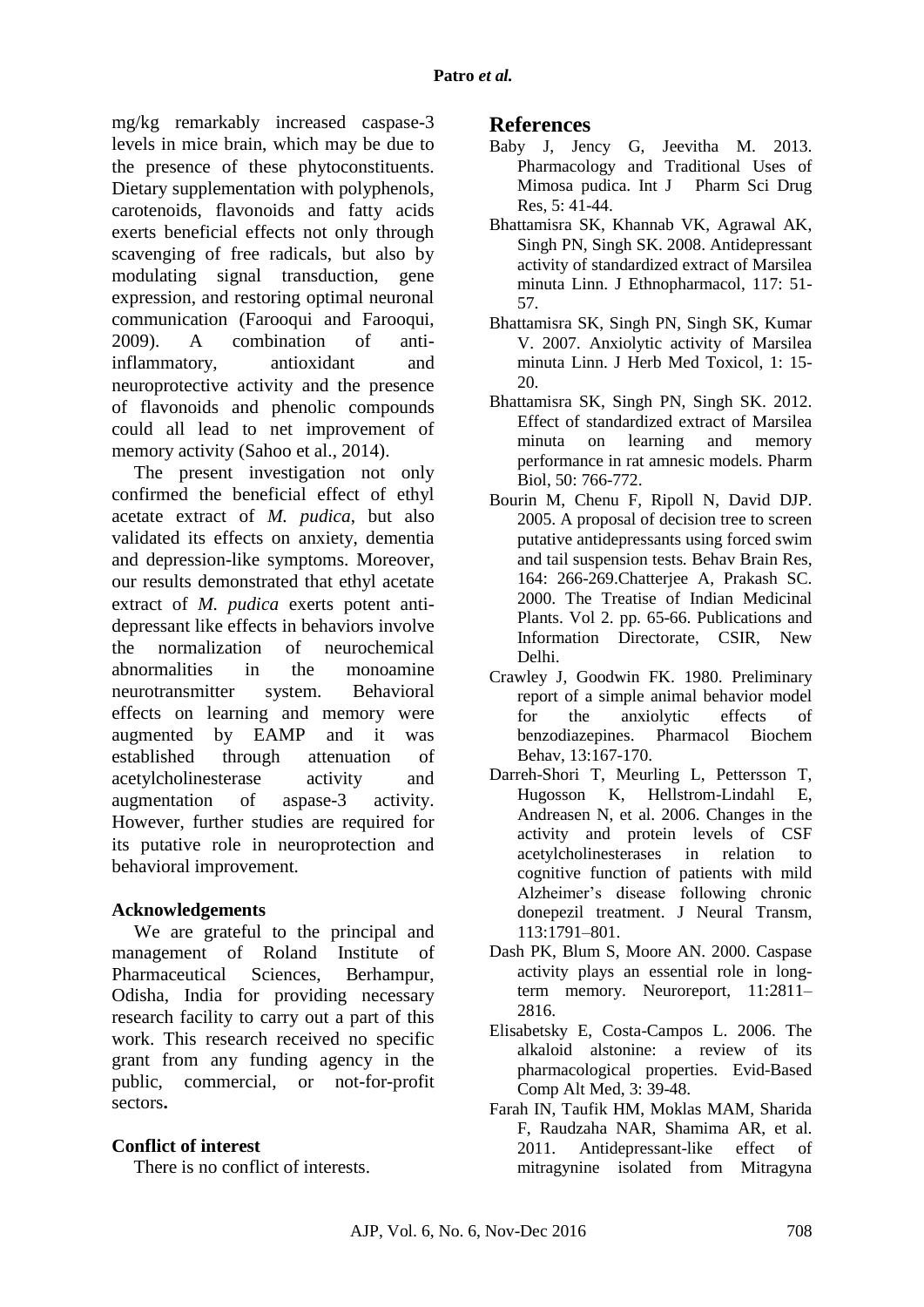speciosa Korth in mice model of depression. Phytomedicine, 18: 402-407.

- Farooqui T, Farooqui AA. 2009. Aging: An important factor for the pathogenesis of neurodegenerative diseases. Mech Ageing Dev, 130: 203-215.
- File SE. 1996. The use of social interaction as a method for detecting anxiolytic activity of chlordiazepoxide like drugs. J Neurosci Meth, 2: 219-238.
- Gireesh KS, Sudhir KC, Geeta R, Shyam SC, Vikas K. 2013. Potential antianxiety activity of Fumaria indica: A preclinical study. Pharmacogn Mag, 9(33): 14-22.
- Grundmann O, Nakajima JI, Seo S, Butterweck V. 2007. Anti-anxiety effects of Apocynum venetum L. in the elevated plus maze test. J Ethnopharmacol, 110: 406-411.
- Gulyaeva NV, Kudryashov IE, Kudryashova IV. 2003. Caspase activity is essential for long-term potentiation. J Neurosci Res, 73:853–864.
- Gulyaeva NV. 2003. Non-apoptotic functions of caspase-3 in the nervous tissue. Biochemistry (Moscow), 68:1459–1470.
- Hafsa A, Sakshi S, Anurag M, and Rajiv G. 2012. Mimosa pudica L. (Laajvanti): An overview. Pharmacogn Rev, 6: 115-124.
- Haixia D, Ying C, Xinmin L, Qiong W, Liwei W, William J. 2009. Antidepressant effects of ginseng total saponins in the forced swimming test and chronic mild stress models of depression. Prog Neuropsychopharmacol Biol Psychiatry, 33: 1417-1424.
- Jans L, Riedel WJ, Markus CR, Blokland A. 2007. Serotonergic vulnerability and depression: assumptions, experimental evidence and implications. Mol Psychiatry, 12: 522-543.
- Joy PP, Thomas J, Mathew S, Skaria BP. 2001. Medicinal Plants. Trop Horticulture. 2:449-632.
- Kim JH, Kim SY, Lee SY, Jang CG. 2007. Antidepressant-like effects of Albizzia julibrissin in mice: involvement of the 5- HT1A receptor system. Pharmacol Biochem Behav, 87: 41-47.Kulkarni SK. 1999. Handbook of Experimental Pharmacology, pp. 135-137. Vallabh Prakashan, Delhi.
- Kumar D, Bhat ZA, Kumar V, Khan NA, Chashoo IA, Zargar MI. 2012. Effects of

Stachys tibetica essential oil in anxiety. Eur J Integr Med, 4: e169–e176.

- Lane RM, Potkin SG, Enz A. 2006. Targeting acetylcholinesterase and butyrylcholinesterase in dementia. Int J Neuropsycopharmacol, 9:101–124.
- Lucian H, Jaures AN, Oana C, Monica H, Paula P, Marius M. 2015. Anxiolytic and antidepressant profile of the methanolic extract of Piper nigrum fruits in betaamyloid (1-42) rat model of Alzheimer's disease. Behav Brain Funct, 11:13.
- Machado DG, Bettio LE, Cunha MP, Capra JC, Dalmarco JB, Pizzolatti MG. 2009. Antidepressant like effect of the extract of Rosmarinus officinalis in mice: involvement of the monoaminergic system. Prog Neuropsychopharmacol Biol Psychiatry, 33: 642-650.
- Merlin FF, Narsimhan D. 2009. Plant names and uses as indicators of knowledge patterns. Indian J Trad Knowledge, 8: 645- 648.
- Mesulam M. 2004. The cholinergic lesion of Alzheimer's disease: pivotal factor or side show? Learn Memory, 11: 43–49.
- Nemeroff CB. 2007. The burden of severe depression: a review of diagnostic challenges and treatment alternatives. J Psychiatr Res, 41:189-206.
- Papandreou MA, Tsachaki M, Efthimiopoulos S, Cordopatis P, Lamari FN, Margarity M. 2011. Memory enhancing effects of saffron in aged mice are correlated with antioxidant protection. Behav Brain Res, 219:197-204.
- Poonam M and Shradha B. 2011. Antianxiety activity of Coriandrum sativum assessed using different experimental anxiety models. Indian J Pharmacol, 43: 574-577.
- Porsolt RD, Bertin A, Jalfre M. 1977. Behavioural despair in mice: a primary screening test for antidepressants. Psychopharmacol (Berl), 229: 327-336.
- Rupniak NM, Tye SJ, Field MJ. 1997. Enhanced performance of spatial and visual recognition memory tasks by the selective acetylcholinesterase inhibitor E2020 in rhesus monkeys. Psychopharmacol (Berl), 131: 406-410.
- Sahoo HB, Mandal PK, Bhattamisra SK, Bhaiji A, Sagar R. 2014. A new weapon for memory power: Elephantopus scaber (Linn.). Int J Nutr Pharmacol Neurol Dis, 4: 64-68.